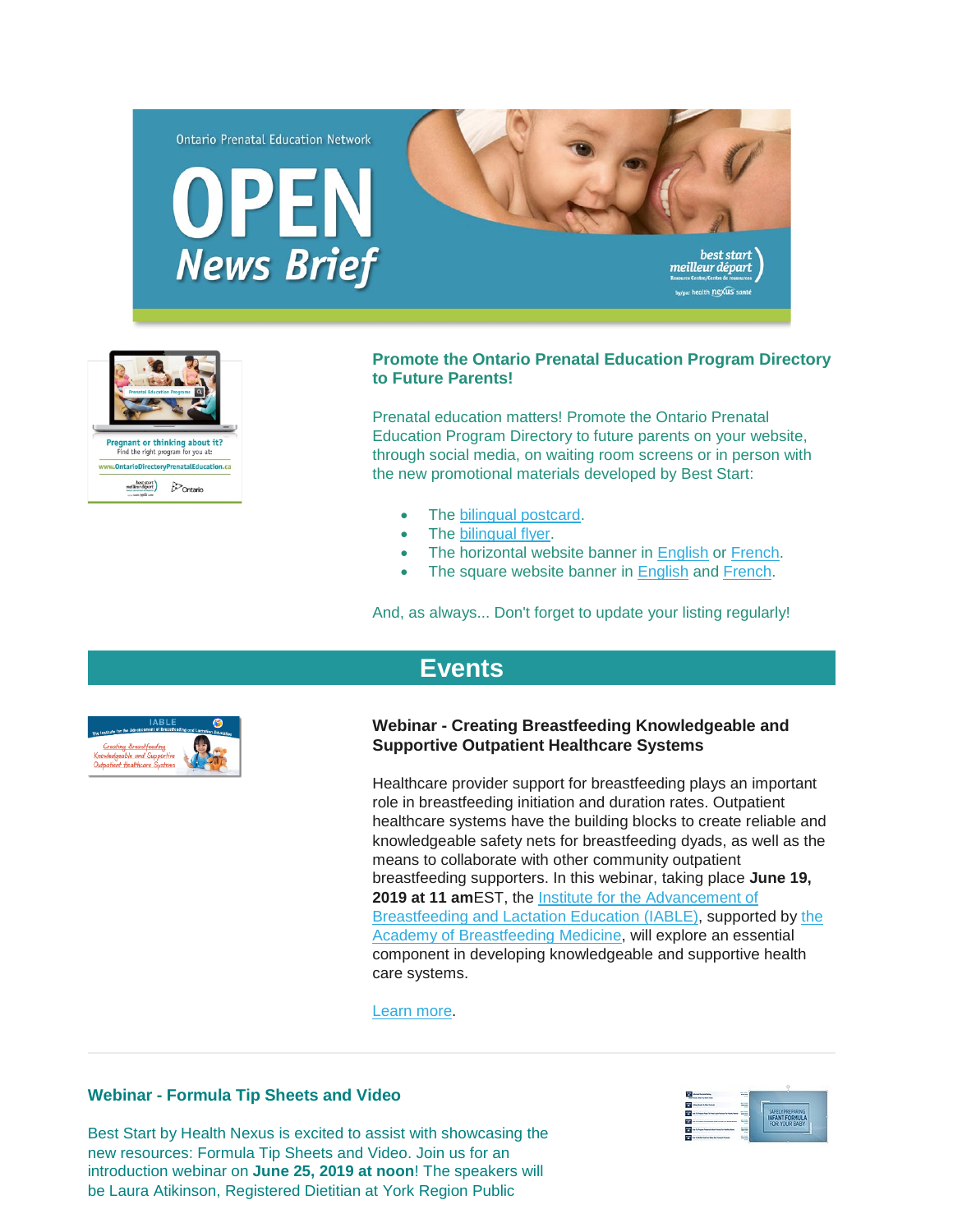Heatlh, and Yolande Lawson, Health Promotion Consultant at Best Start by Health Nexus

[Learn more.](https://attendee.gotowebinar.com/register/5138797788439753995)

# **Jouthwestern Ontario** Maternal, Newborn, Child and Youth Network

## **South West Maternal Newborn Child Youth Network Annual Maternal Newborn Conference**

Taking place October 9th, 2019 in London, ON, the 32nd Annual MNCYN Maternal Newborn Conference topic is "Embracing and Supporting Every Pregnancy". Hold the date!

[Learn more.](http://www.mncyn.ca/event/32nd-annual-perinatal-outreach-conference-hold-the-date/)



## **Perinatal Mental Health Conference: Promoting Wellness, Extending Our Reach**

Taking place October 23, 2019 in Burlington, this learning and networking event is for multidisciplinary practitioners who care for pregnant and postpartum families. Speakers like Dr. Simone Vigod, Dr. Ryan Van Lieshout, Dr. Lori Ross, Stephanie George, IBCLC, and Dr. Vivian Polak will share their expertise in providing perinatal mental health care to priority populations, including families reflecting indigenous heritage, newcomers to Canada, and LGBTQ2+ parents. In addition, those with lived experiences from these priority populations will give their accounts of navigating the challenges of living with a perinatal mood disorder.

[Learn more.](https://www.eventbrite.ca/e/perinatal-mental-health-promoting-wellness-extending-our-reach-tickets-59076721063)

# **[News](http://)**

### **Thank Lucy Wills.**

Today, the recommendations are that every woman of reproductive age get at least 400 milligrams of folic acid, a B vitamin, every day. These recommendation come from the groundbreaking work of scientist Lucy Wills. In the 1920s, her work in India led to the discovery of the substance. May 10<sup>th</sup> would have been her 131st birthday, and it was **[celebrated with a Google Doodle](https://www.google.com/doodles/lucy-wills-131st-birthday)**.

[Learn more.](https://www.vox.com/science-and-health/2019/5/10/18563248/lucy-wills-google-doodle-folic-acid-wills-factor)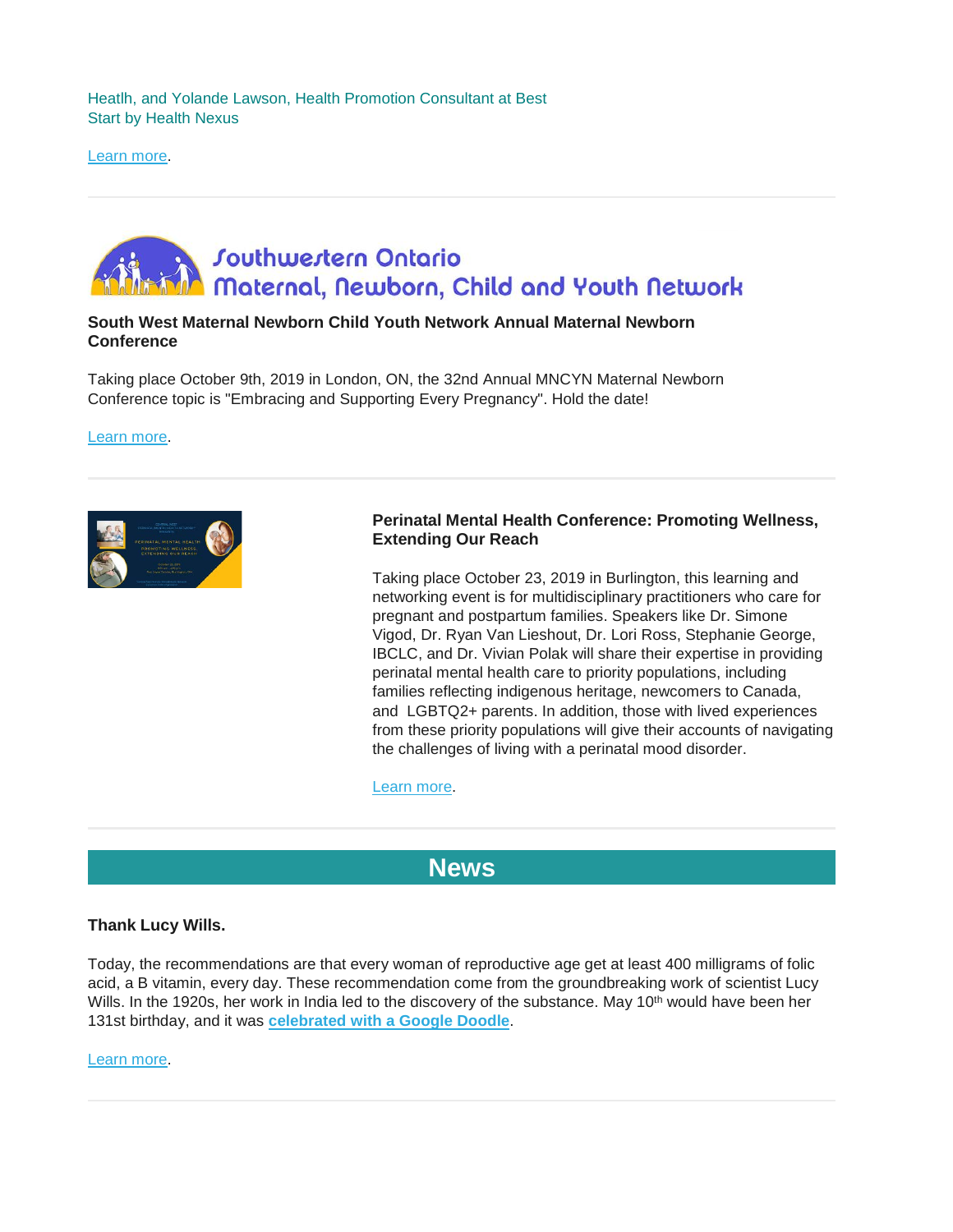

# **Updated Consensus Statement on Delivery of Optimal Maternity Care**

An updated **[Society of Obstetricians and Gynaecologists of Canada \(SOGC\)](https://www.sogc.org/)** Consensus Statement aims to improve obstetrical and neonatal care by ensuring that all pregnant women have access to the resources they need to give birth safely and as close to their communities as possible. The statement outlines standards of care for all levels of birthing facilities, endorses the adoption of standardized definitions of levels of care, and supports ongoing training and quality improvement programs in all institutions.

Read [the news release](https://www.sogc.org/en/content/media-updates/updated-consensus-statement-on-delivery-of-optimal-maternity-care.aspx) and [the whole statement.](https://www.jogc.com/article/S1701-2163(18)31022-3/abstract)

### **US Preventive Services Task Force Issues Recommendations on Interventions to Prevent Perinatal Depression**

The [US Preventive Services Task Force \(USPSTF\)](https://www.uspreventiveservicestaskforce.org/) reviewed the evidence on the benefits and harms of preventive interventions for perinatal depression in pregnant or postpartum women or their children. They found convincing evidence that counseling interventions, such as cognitive behavioral therapy and interpersonal therapy, are effective in preventing perinatal depression, and therefore recommend that clinicians provide or refer pregnant and postpartum persons who are at increased risk of perinatal depression to counseling interventions.

Read [the statement](https://jamanetwork.com/journals/jama/fullarticle/2724195) and [the evidence report.](https://jamanetwork.com/journals/jama/fullarticle/2724194)



## **Opinion: Why it's Time to Start Tackling our Hidden Drinking Problem**

It's been 45 years since researchers revealed the risks of drinking during pregnancy. But as Vanessa Hrvatin reports, rates of Fetal Alcohol Spectrum Disorder are three times higher than previously believed — just as more women are drinking, and drinking more, than ever before. In the first of a three-part series, Postmedia's Michelle Lang Fellow explores the challenges of eradicating one of the most common — preventable — developmental disorders and what's at stake if we fail.

[Learn more.](https://ottawacitizen.com/feature/prenatal-exposure-to-alcohol-affects-a-million-canadians-why-its-time-to-start-tackling-our-hidden-drinking-problem/wcm/29d461d5-0e3b-436b-84b2-4bde43ab95a2)

## **Opinion : Indigenous Parents Describe Scrutiny, Mistrust of Social Workers**

Parents […] told CBC about their mistrust of hospitals and child welfare agencies, based on what they believe were unjust or culturally insensitive actions. Many parents grew up in foster care and fear losing their own children to the system. The province recently updated child-welfare legislation, giving Indigenous communities more of a say in how to protect children and families in need, with an eye to keeping families together.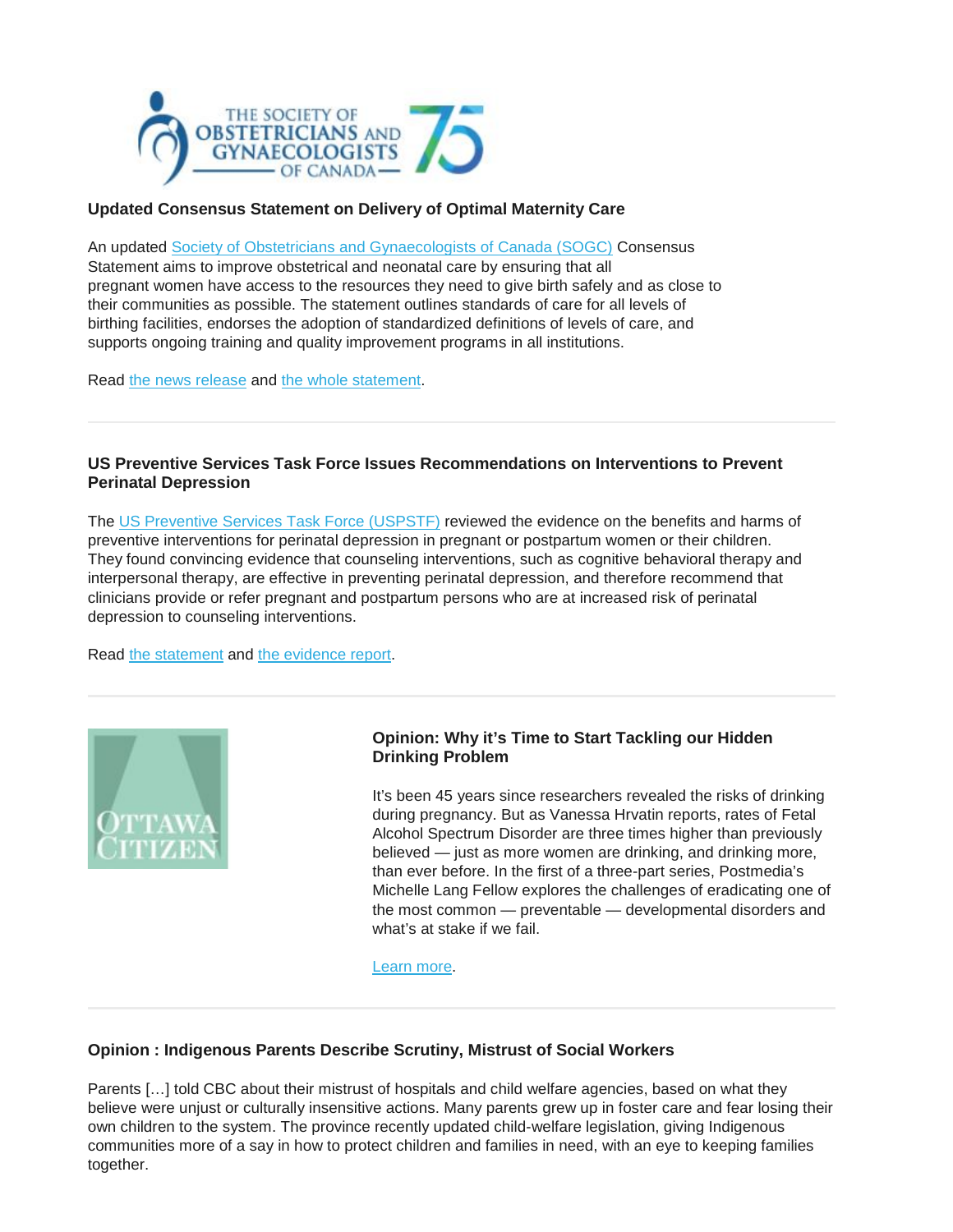# **[New resources](http://)**

### **Prescription Opioid Use**

Recently released by Best Start by Health Nexus, *Prescription Opioid Use* is a guide aiming to equip service providers and health care professionals with information that supports a harm reduction approach to prescription opioid use of individuals who are parents, are pregnant or thinking about becoming parents.

[Learn more.](https://resources.beststart.org/product/a33e-prescription-opioid-use-guide/)





 $p_{\text{down}}$ 

### **Updated Newborn Screening Ontario Pamphlets and video**

[Newborn Screening Ontario](https://www.newbornscreening.on.ca/en) has updated a series of resources to help parents learn about the importance of newborn screening. These resources include a pamphlet and a video, both available in multiple languages. Note that you can order printed copies of the pamphlet through Service Ontario.

[Learn more.](https://www.newbornscreening.on.ca/en/healthcare-provider-resources/supplies-resources)

### **Webinar Recording: Partner Abuse: How Can a Restraining Order Help?**

Review or refresh what you know about Restraining Orders: when you can get one for a family abuse or violence situation in Ontario, and how they are similar and different from Peace Bonds. This webinar is part of the [Family Law Education for Women](https://onefamilylaw.ca/)  [\(FLEW\)s](https://onefamilylaw.ca/)eries, co-presented by [METRAC's](https://www.metrac.org/) Legal Director, Tamar Witelson, and family law lawyer Malerie Rose of Rose



#### [Learn more.](https://yourlegalrights.us1.list-manage.com/track/click?u=baf0e648ac997f3cf9e7fa232&id=5eb381b3a4&e=7a9ad8e9d1)



### **Effects of Cannabis Exposure in Pregnancy and Breastfeeding**

This is an evidence Brief by [Public Health Ontario.](https://www.publichealthontario.ca/) There is limited and inconsistent evidence on the effects of cannabis exposure during pregnancy and breastfeeding on infant, child and youth health outcomes. Although evidence is limited, clinical guidelines for cannabis use during pregnancy provide consistent recommendations for pregnant women to abstain, although one guideline recommended women to abstain or reduce use.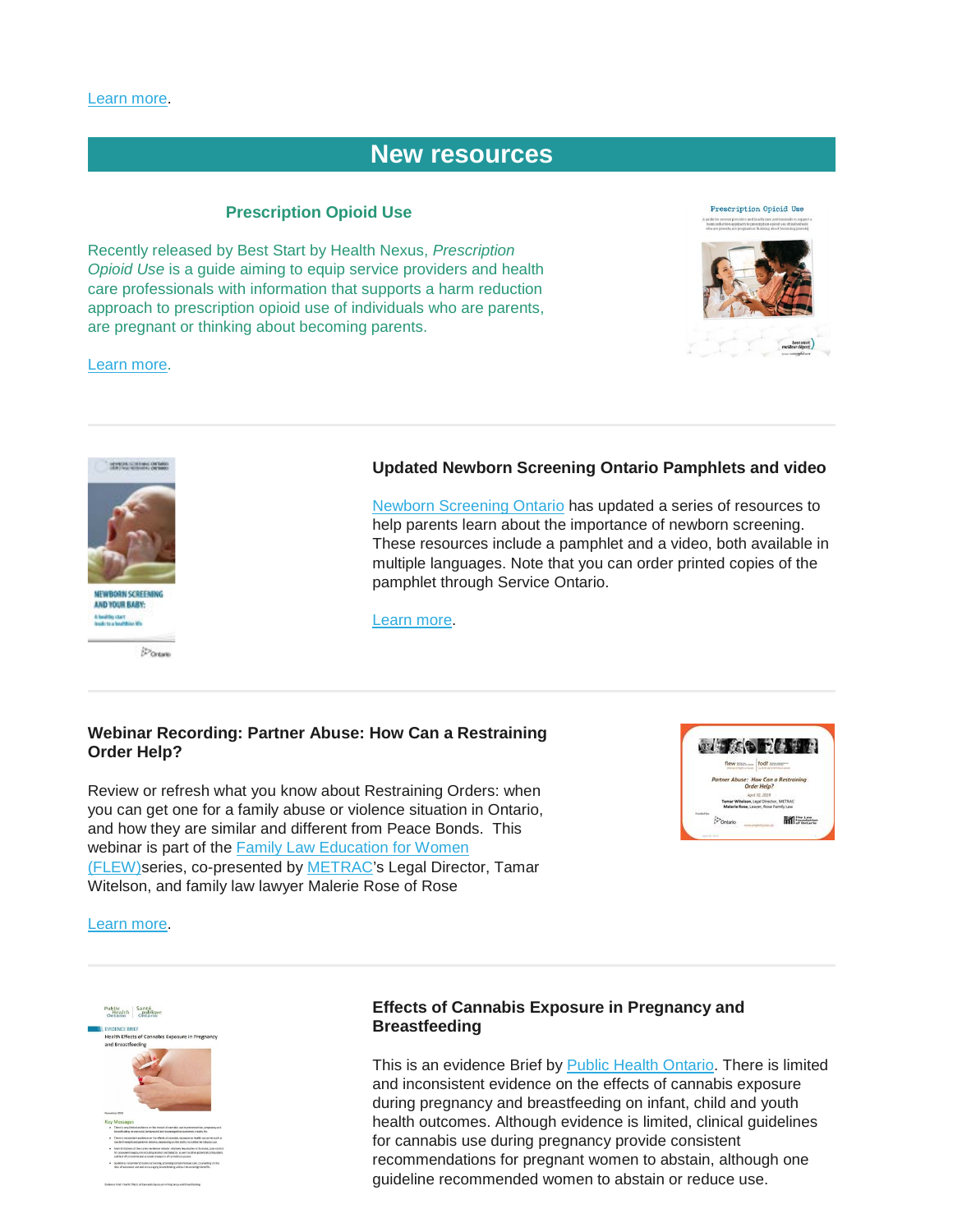

### **Making an Informed Decision**

*Making an Informed Decision – A guide for healthcare providers to support families in making health-related decisions for a child* is a resource that equips healthcare providers with information and tools that support parents, guardians, caregivers, and families when making health-related decisions for a child in their care. Informed decisions may relate to screening, testing, treatment, or medical care. It includes a 5-step framework and 4 supporting tools.



[Learn more.](https://resources.beststart.org/product/j40e-making-an-informed-decision-booklet/)

## **New Videos by IABLE**

The [Institute for the Advancement of Breastfeeding and Lactation Education \(IABLE\)](https://lacted.org/) recently released 3 new videos. Currently available to their members on their [website,](http://lacted.org/libr-iable-samples/) they'll be released [on Youtube](http://url3448.lacted.org/wf/click?upn=bmPKuQwvx4hcxZOjA2RXh0DsjnmkIDk0sJAS0bz9ruV1ZgSRwgBM2FXF934l1hO6zYMNxfBnVaBEX4V5YMTsYXfqHBKZispyYHpNaYpiTC5W0w9yFWtrQnMqCYz4WkKayqu-2F8HLmQJztpTKXENpqP5x1SPHW-2FP9RQuj5fN3gYrAA4WHXg5-2FkerPFSYSkm04w_2GKfudiLRpA1ODuqhsxr3UQ6phwNDtq5u2Ut1EVTExJQiv1reIa7jQ-2FhgrZrftDaYMR0ag67P8AhRCYu-2BdmFyrDq-2BKzAq2cIiN2dUrTWVVYbWqFgnC-2BigeIT-2Bo1zZOGbvjvRNehhZrnt5Ydc5jrbwfSuEvrVmNGAX7tzukx8iCaOx6Y6EpX5EglBrQItiOtNMe0BmDlCb-2FrbFio0ArY5SliGHEiHJHakbHyOvnxdjO7Vd-2Ft6HpMuhJy0NYpe6gVh) very soon.

- Pump Flange Video: Looking for an online resource for fitting pump breast shields? This video was made for new mothers struggling to determine proper pump flange size.
- Sandwich Hold and Asymmetric Latch Video: We all know that the most common reason for sore, cracked nipples is a shallow latch. This short video explains the essence of a deep trauma-free latch. Share it with the mothers you work with!
- Rolling Out The Nipple Video: Flat nipples often get a bad rap. This 1-minute video demonstrates the simple technique of rolling out the nipple, for an easier latch.



## **Education Made Just for Parents of Multiples**

Provide important targeted information to parents who are expecting more than one baby! InJoy's new multi-format Understanding Your Multiples curriculum allows you to teach about multiples in a variety of settings including classroom, antepartum unit, and at home with online learning.

[Learn more.](https://injoyhealtheducation.com/understanding-your-multiples)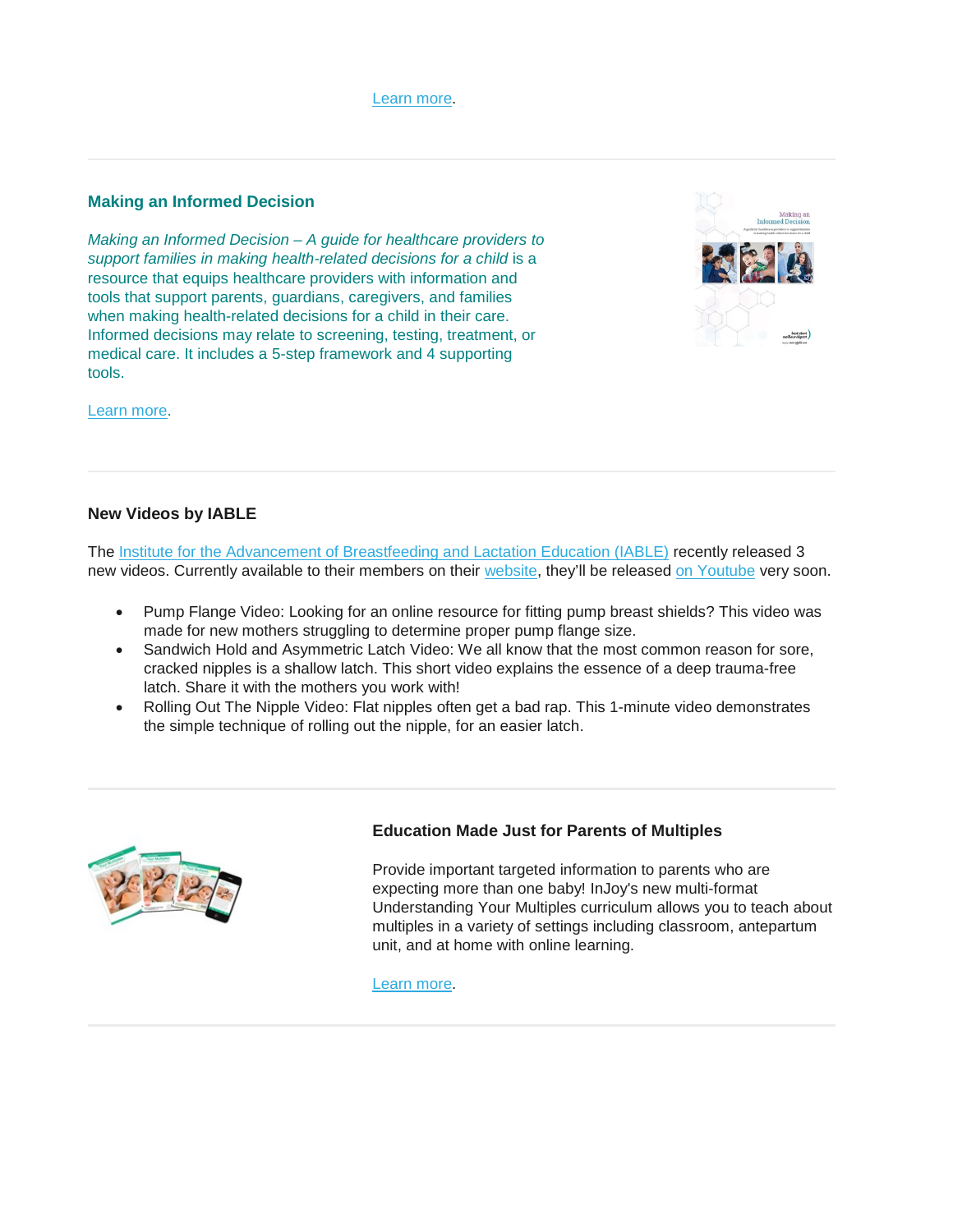

Best Start's bilingual [Prenatal Education Key Messages for Ontario](http://www.ontarioprenataleducation.ca/) website contains messages to give to future parents, supporting evidence, resources, links and references on 25 prenatal topics. To ensure that you use only the most recent version when handing out PDFs to your clients, or when discussing the key messages topics, make sure to visit the website regularly and to register to receive updates notifications!

# **[Recent Studies](http://)**

# **The Vaginal Microbiome and Preterm Birth**

The incidence of preterm birth exceeds 10% worldwide, and women of African ancestry disproportionately bear the burden of risk in North America. In the present study, data from approximately 12,000 samples of the integrative Human Microbiome Project were analyzed, in a cohort of women predominantly of African ancestry. Women who delivered preterm exhibited significant differences in their vaginal microbiome, as well as in proinflammatory cytokines in vaginal fluid. These findings highlight new opportunities for assessment of the risk of preterm birth.

Read [the study](https://www.nature.com/articles/s41591-019-0450-2) and [the discussion.](https://www.the-scientist.com/news-opinion/three-studies-track-peoples-microbiomes-through-health-and-disease-65946)

# **Higher Maternal Diet Quality during Pregnancy and Lactation Is Associated with Lower Infant Weight-For-Length, Body Fat Percent, and Fat Mass in Early Postnatal Life**

To examine associations between maternal diet quality during pregnancy and lactation with offspring growth and body composition from birth to six months, maternal diet quality was assessed during pregnancy, and infant weight and body fat indexes were measured at one and three months postpartum in a cohort of 354 fully breastfeeding mother–infant dyads. Maternal diet quality during pregnancy and lactation was inversely associated with infant relative weight and adiposity in early postnatal life. Additional research is needed to explore whether associations persist across the life course.

### Read [the study](https://www.mdpi.com/2072-6643/11/3/632) and [the discussion.](https://consumer.healthday.com/pregnancy-information-29/pregnancy-diet-news-544/nursing-moms-who-eat-right-have-slimmer-healthier-babies-746355.html)



### **By the way...**

The beloved booklet [Healthy Eating for a Healthy Baby](https://resources.beststart.org/product/d08e-healthy-eating-for-a-healthy-baby-booklet/) is back on the Best Start website! Available in English, French and 8 other languages, it provides information for pregnant women on nutrition in pregnancy. *The English version is also available for sale in printed format at [http://foodandhealthtoday.com/store.](http://foodandhealthtoday.com/store)*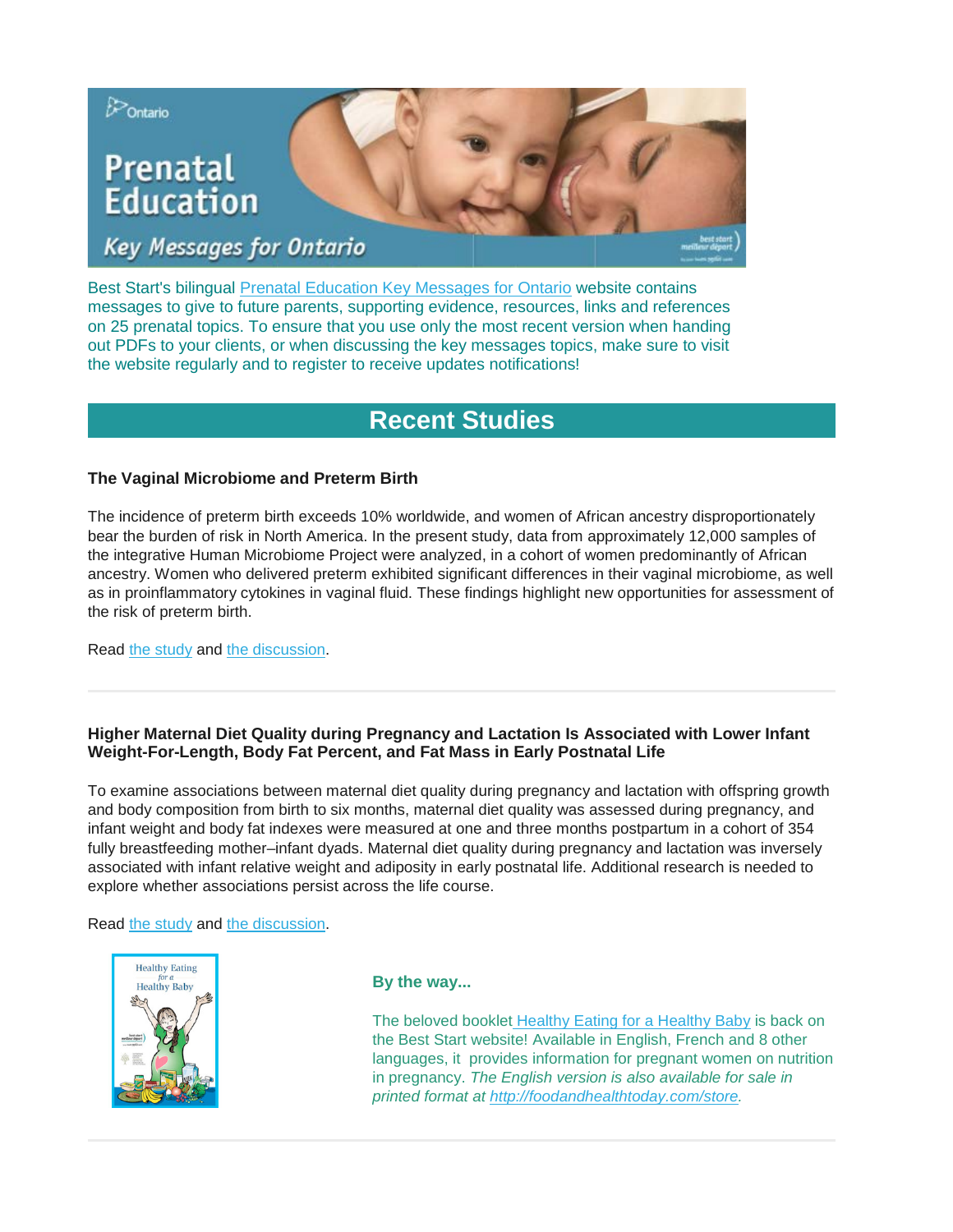## **Severe Acute Maternal Morbidity in Twin Compared With Singleton Pregnancies**

To investigate the association between twin pregnancy and severe acute maternal morbidity, overall and by timing (before, during or after delivery) and underlying causal condition, 2,500 women with severe acute maternal morbidity occurring from 22 weeks of gestation and up to 42 days postpartum were followed. This study revealed that, compared with women with singleton pregnancies, women with twin pregnancies have a fourfold increased risk for severe maternal complications both before and after delivery. About one fifth of the association between twin pregnancy and intrapartum or postpartum severe acute maternal morbidity may be mediated by cesarean delivery.

Read [the study](https://journals.lww.com/greenjournal/Fulltext/2019/06000/Severe_Acute_Maternal_Morbidity_in_Twin_Compared.10.aspx) and [the discussion.](https://www.physiciansbriefing.com/obgyn-women-s-health-11/pregnancy-news-543/severe-maternal-complication-risk-four-times-higher-with-twins-746166.html)

## **Exposure to Maternal Depressive Symptoms in Fetal Life or Childhood and Offspring Brain Development: A Population-Based Imaging Study**

To examine associations of exposure to maternal depressive symptoms at different developmental stages from fetal life to preadolescence with child brain development, the association of maternal depressive symptoms with child brain development in 3,469 mother-child pairs was examined using neuroimaging. In this study, maternal depressive symptoms 2 months after birth were consistently associated with differences in child brain development assessed up to 10 years later. However, depressive symptoms assessed prenatally or later in childhood were not These results suggest that the postnatal period is a window of vulnerability for adversities such as maternal depressive symptoms.

Read [the study](https://ajp.psychiatryonline.org/doi/10.1176/appi.ajp.2019.18080970) and [the discussion.](https://www.healio.com/psychiatry/depression/news/online/%7B88cb4419-c4b1-4db8-bf36-dd432add260b%7D/maternal-depressive-symptoms-affect-child-brain-development-10-years-later)

### **Omega-3 Fatty Acid Addition During Pregnancy**

To assess the effects of omega-3 LCPUFA, as supplements or as dietary additions, during pregnancy on maternal, perinatal, and neonatal outcomes and longer-term outcomes for mother and child, a literature review was performed, including 70 RCTs. Overall, preterm birth < 37 weeks and early preterm birth < 34 weeks were reduced in women receiving omega-3 LCPUFA compared with no omega-3. There was also a possibly reduced risk of perinatal death and of neonatal care admission, a reduced risk of LBW babies; and possibly a small increased risk of LGA babies with omega-3 LCPUFA. Omega-3 LCPUFA supplementation during pregnancy is an effective strategy for reducing the incidence of preterm birth, although it probably increases the incidence of post-term pregnancies.

Read [the study.](https://www.healthevidence.org/view-article.aspx?a=omega-3-fatty-acid-addition-pregnancy-35044)

## **Association of Maternal Cigarette Smoking and Smoking Cessation With Preterm Birth**

To assess the probability of preterm birth among expectant mothers who smoked cigarettes before pregnancy and quit smoking at the start or during pregnancy, a cross-sectional study analyzed information from 25 233 503 expectant mothers who delivered live neonates and had known prepregnancy and trimester-specific cigarette smoking frequency. Cigarette smoking cessation throughout pregnancy, after the first trimester, after the second trimester, and during the third trimester irrespective of first and second trimester smoking was determined, along with the probability of preterm birth (<37 weeks' gestation). The probability of preterm birth decreased more the earlier smoking cessation occurred in pregnancy. This suggests that quitting smoking—and quitting early in pregnancy—is associated with reduced risk of preterm birth even for high-frequency cigarette smokers.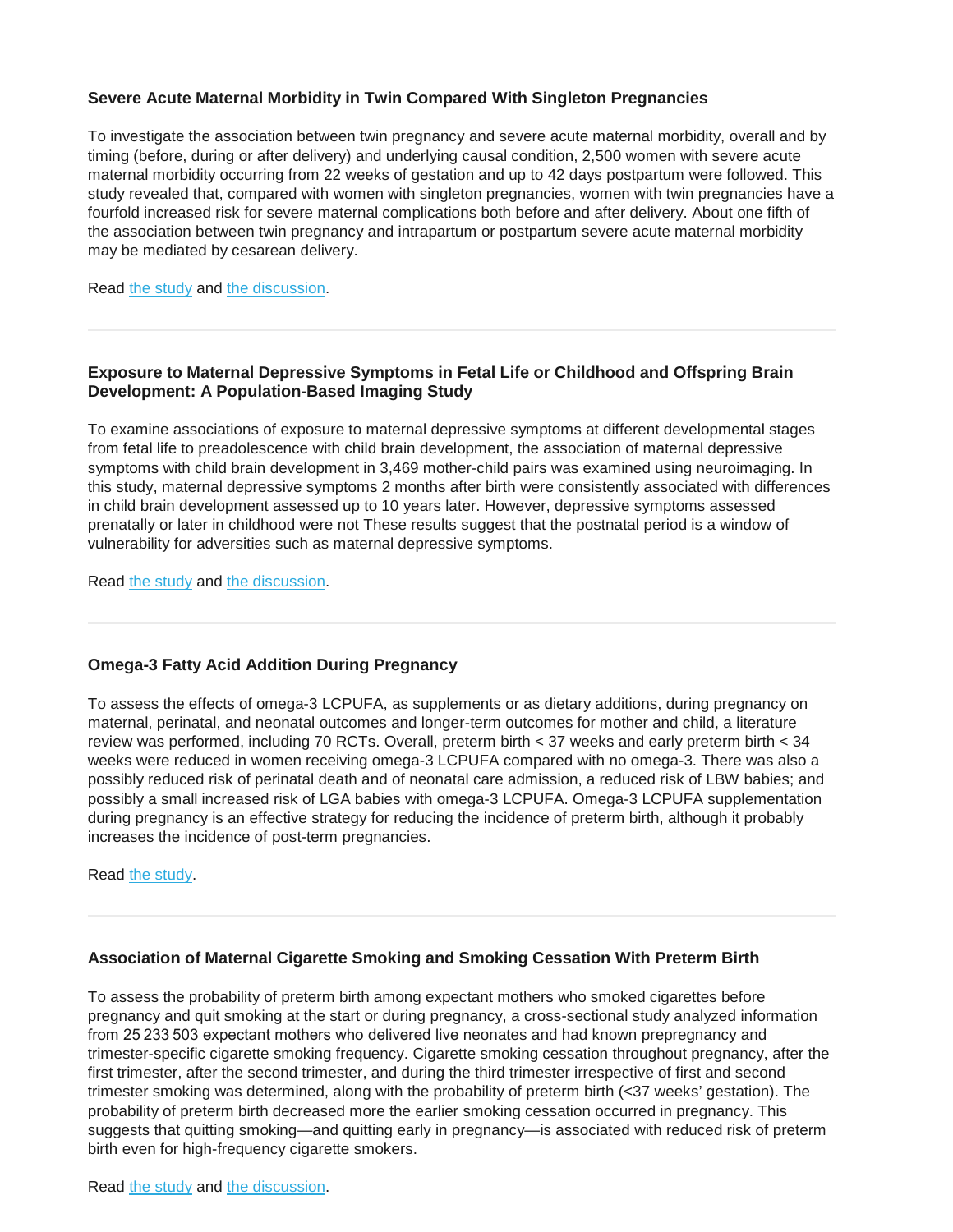

**How to best support future mothers and their families to try to quit smoking?**

Visit [Best Start resources](https://resources.beststart.org/product-category/resources/tobacco-misuse/) on this very topic, and in particular the [Addressing Smoking with Women and Their Families –](https://resources.beststart.org/product/n12e-addressing-smoking-with-women-and-their-families-manual/) [Strategies for In-home Support Services](https://resources.beststart.org/product/n12e-addressing-smoking-with-women-and-their-families-manual/) manual.

# **The Effects of Squatting While Pregnant on Pelvic Dimensions: A Computational Simulation to Understand Childbirth**

Using a previously developed computational model of the female pelvis, authors aimed to determine the effects of maternal positioning and pregnancy on pelvic alignment. Outcomes from this **computational** [simulation](https://www.sciencedirect.com/topics/engineering/computational-simulation) suggest that maternal joint loading in an upright birthing position, such as squatting, could open the outlet of the birth canal and dynamic activities may generate greater pelvic mobility than the comparable static posture.

[Learn more.](https://www.sciencedirect.com/science/article/pii/S0021929019301472?utm_campaign=STMJ_75273_AUTH_SERV_PPUB&utm_medium=email&utm_dgroup=Email1Publishing&utm_acid=-2070725213&SIS_ID=-1&dgcid=STMJ_75273_AUTH_SERV_PPUB&CMX_ID&utm_in=DM497001&utm_source=AC_30&fbclid=IwAR0sItcK8_4UGTTQ8lC_WPJUf9-1jw9XPzibovx58DKZyBzKhikH97z6ZqU)

# **Prenatal and Early Life Exposures to Ambient Air Pollution and Development**

Residential proximity to major roadways, and prenatal exposures to particulate matter  $\lt 2.5\,\mu\text{m}$  (PM<sub>2.5</sub>) and ozone (O3) are linked to poor fetal outcomes but their relationship with childhood development is unclear. These authors investigated whether proximity to major roadways, or prenatal and early-life exposures to PM<sub>2.5</sub> and O<sub>3</sub> increase the risk of early developmental delays in 4089 singletons and 1016 twins born between 2008 and 2010. In this prospective cohort study, proximity to major roadway and prenatal/early-life exposures to PM2.5 and O3 were associated with developmental delays. While awaiting larger studies with personal air pollution assessment, efforts to minimize air [pollution exposures](https://www.sciencedirect.com/topics/earth-and-planetary-sciences/pollution-exposure) during critical developmental windows may be warranted.

[Learn more,](https://www.sciencedirect.com/science/article/pii/S0013935119301987) and [read the discussion.](https://www.sciencedaily.com/releases/2019/04/190409164002.htm)

# **Long Commutes to Work during Pregnancy and Infant Health at Birth**

Examining the health impact of long commutes to work during pregnancy on fetuses and infants at birth, the authors found that among long-distance commuters, increasing the maternal travel distance during pregnancy by 10 miles is associated with increases in the probabilities of low birth weight and intrauterine growth restriction by 0.9 and 0.6 percentage points, respectively. In addition to the maternal stress induced by long commutes being one potential biological mechanism, it looks like maternal long commutes during pregnancy are also associated with under-utilization of prenatal care.

[Learn more,](https://www.sciencedirect.com/science/article/pii/S1570677X17303131) and [read the discussion.](https://www.minnpost.com/second-opinion/2019/04/long-work-commutes-of-pregnant-women-linked-to-low-birth-weights/)

**Breastfeeding Avoidance Following Psychological Intimate Partner Violence During Pregnancy: A Cohort Study and Multivariate Analysis**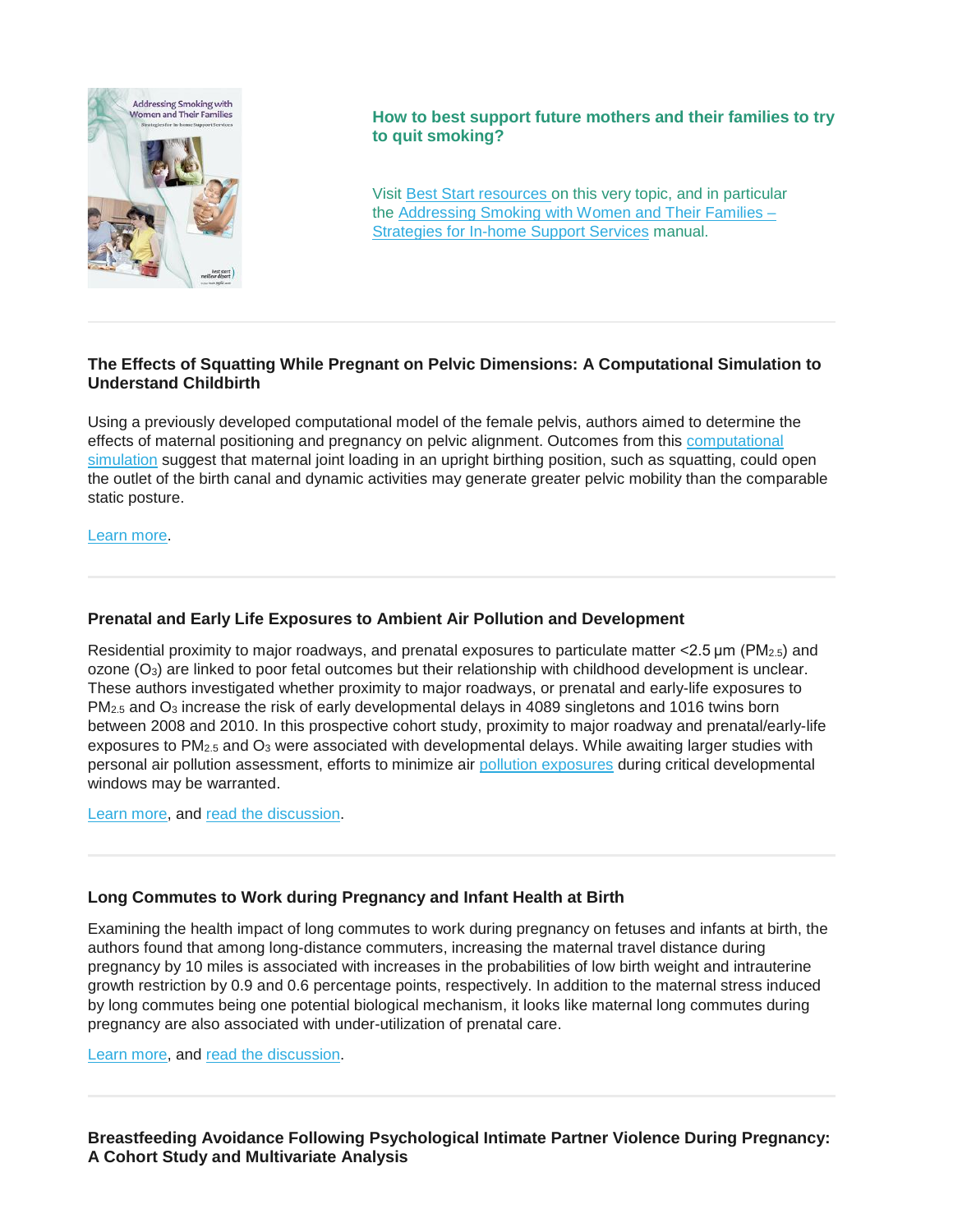To evaluate if the experience of psychological intimate partner violence (IPV) adversely affects breastfeeding rates, a total of 779 consecutive mothers receiving antenatal care were studied for breastfeeding avoidance defined as lack of breastfeeding or pumping of breast milk to feed the new baby in the immediate post‐partum period. In this cohort, a psychological IPV, reported by 21.0% increased the odds of breastfeeding avoidance, even adjusting for the presence of obstetric complications. This suggests that mothers with psychological IPV avoid breastfeeding.

#### [Learn more.](https://obgyn.onlinelibrary.wiley.com/doi/abs/10.1111/1471-0528.15592)



# **By the way...**

The booklet *[Abuse in Pregnancy: Information and Strategies for](https://resources.beststart.org/product/h04e-abuse-in-pregnancy-prenatal-educator-booklet/)  [the Prenatal Educator](https://resources.beststart.org/product/h04e-abuse-in-pregnancy-prenatal-educator-booklet/)* provides information on identifying potential situations of abuse and provides strategies and resources for supporting the woman through the situation. Information is provided about risk factors for abuse in pregnancy, the impact of abuse on women and children, screening for abuse, disclosure and legal issues.

## **Maternal Nut Intake in Pregnancy and Child Neuropsychological Development up to 8 Years Old: A Population-Based Cohort Study in Spain**

To analyze the association of maternal nut intake during pregnancy with child neuropsychological outcomes, 2208 mother–child pairs were followed during pregnancy (first and third trimesters), birth, 1.5, 5 and 8 years. The resulting data indicate that nut intake during early pregnancy is associated with long-term child neuropsychological development. Future cohort studies and randomized clinical trials are needed to confirm this association pattern in order to further extend nutrition guidelines among pregnant women.

[Learn more](https://link.springer.com/article/10.1007/s10654-019-00521-6) and [read the discussion.](https://www.sciencedaily.com/releases/2019/05/190507080134.htm)

## **Development and validation of the Body Understanding Measure for Pregnancy Scale (BUMPS) and its role in antenatal attachment.**

Existing research on body satisfaction in pregnancy is limited by the use of measures that are not designed for pregnancy. This study reports the development and validation of the newly developed Body Understanding Measure for Pregnancy scale (BUMPs) in 613 pregnant women across two independent samples. It also confirmed that more positive body satisfaction in pregnancy was related to: (a) better relationship quality; (b) lower depression and anxiety; (c) higher levels of interoception, specifically body listening, and body trusting. Finally, the BUMPs score was the strongest predictor of antenatal attachment when compared against depression, anxiety, gestational age, and relationship satisfaction.

[Learn more](https://psycnet.apa.org/record/2019-28217-001) and [read the discussion.](https://www.deccanherald.com/science-and-environment/new-method-may-help-predict-depression-in-new-mothers-736247.html)

## **Incidence of Syncope During Pregnancy: Temporal Trends and Outcomes**

We examined temporal trends, timing, and frequency, as well as adverse neonatal and maternal outcomes occurring in the first year postpartum among women experiencing syncope during pregnancy in 481 930 pregnancies, 4667 of which had an episode of syncope. Results suggest that pregnant women with syncope, especially when the syncopal event occurs during the first trimester, may be at a higher risk of adverse pregnancy outcomes as well as an increased incidence of cardiac arrhythmia and syncope postpartum.

[Learn more](https://www.ahajournals.org/doi/10.1161/JAHA.118.011608) and [read the discussion.](https://www.physiciansbriefing.com/obgyn-women-s-health-11/pregnancy-news-543/syncope-in-pregnancy-may-up-risk-for-adverse-outcomes-746657.html)